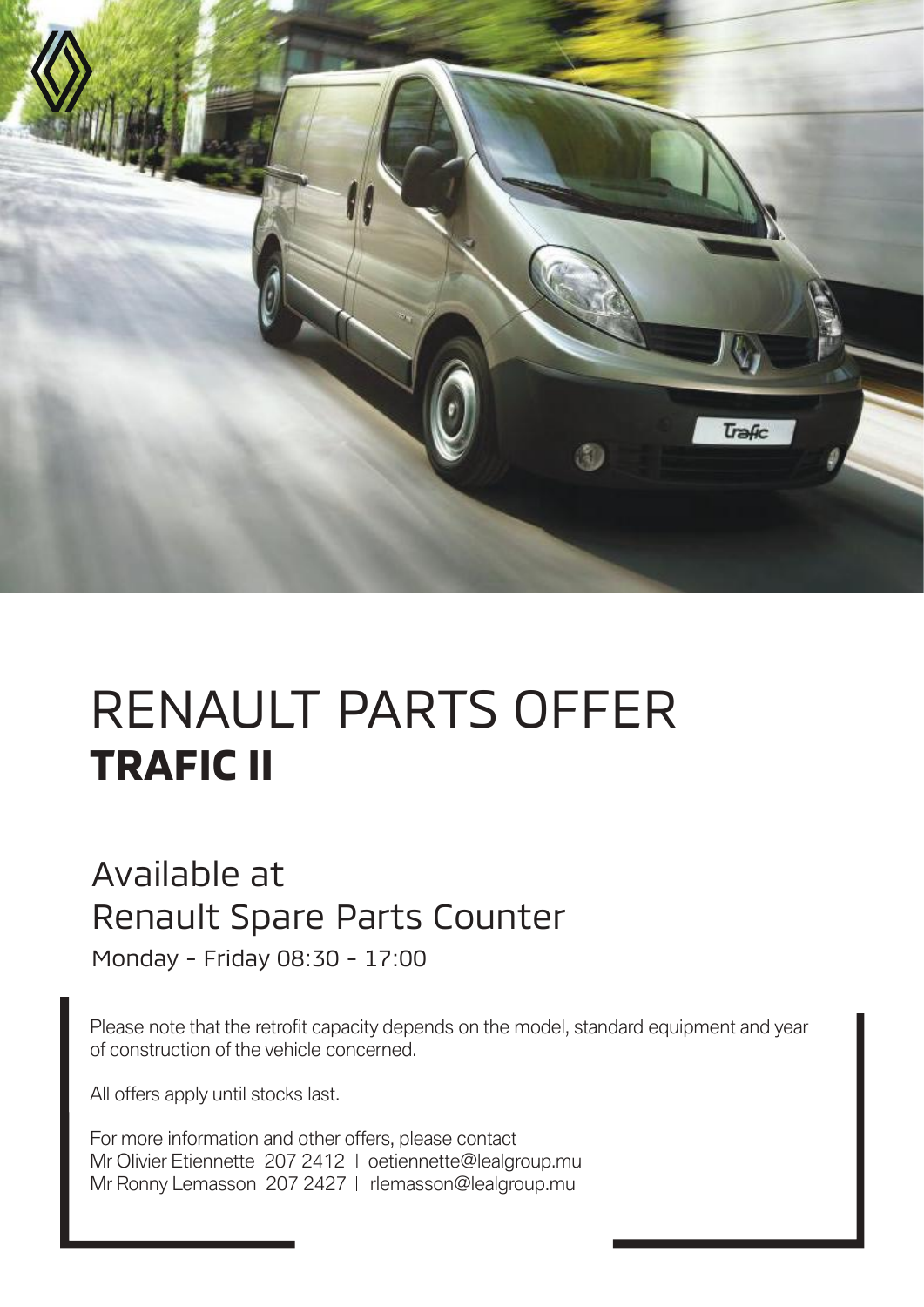

## **TRAFIC II**

| Part No.   | <b>Part Description</b>           | Model       | Qty            | <b>Unit Normal</b><br>Price (Rs) | $\frac{0}{0}$ | <b>Unit Special</b><br>Price (Rs) |
|------------|-----------------------------------|-------------|----------------|----------------------------------|---------------|-----------------------------------|
| 8201516550 | <b>COLLECTION EMBRAYAGE</b>       | <b>FLOH</b> | $\overline{2}$ | 13,968                           | 40%           | 8,381                             |
| 252904889R | INTERRUPTEUR FEU DETRESSE         | <b>FLOC</b> | $\mathbf{1}$   | 2,544                            | 40%           | 1,526                             |
| 620300101R | <b>RAIDISSEUR CENTRALE</b>        | <b>FLOC</b> | $\overline{2}$ | 5,380                            | 40%           | 3,228                             |
| 620350101R | PRESSEUR LT G                     | <b>FLOC</b> | $\mathbf{1}$   | 5,376                            | 40%           | 3,226                             |
| 7700311823 | ARRET PORTE AVANT                 | <b>FLOC</b> | $\mathbf{1}$   | 3,099                            | 40%           | 1,859                             |
| 7700312899 | <b>RADIATEUR</b>                  | <b>FLOC</b> | $\mathbf{1}$   | 22,792                           | 40%           | 13,675                            |
| 7700352126 | <b>EMBLEME LOSANGE</b>            | <b>FLOC</b> | $\overline{2}$ | 3,130                            | 40%           | 1,878                             |
| 7701052562 | COLL NECESSAIRE ETRIER FREIN AV   | <b>FLOC</b> | $\mathbf{1}$   | 3,731                            | 40%           | 2,238                             |
| 7701069897 | <b>GROUPE MOTOVENTILATEUR</b>     | <b>FLOC</b> | $\mathbf{1}$   | 28,233                           | 40%           | 16,940                            |
| 7701207667 | CARTOUCHE FILTRE DIESEL           | <b>FLOC</b> | 22             | 1,116                            | 40%           | 669                               |
| 7701470769 | <b>AGRAFE MAINTIEN</b>            | <b>FLOC</b> | $\overline{2}$ | 519                              | 40%           | 311                               |
| 7701470910 | COLL SOUFFLET DROIT INTERIEUR     | <b>FLOC</b> | $\mathbf{1}$   | 3,956                            | 40%           | 2,374                             |
| 7701473176 | <b>COLL SOUFFLET TRANSMISSION</b> | <b>FLOC</b> | $\overline{2}$ | 2,944                            | 40%           | 1,767                             |
| 7701473246 | RETROVISEUR EXT G                 | <b>FLOC</b> | $\mathbf{1}$   | 10,513                           | 40%           | 6,308                             |
| 7751478603 | CAPOT AV ASS                      | <b>FLOC</b> | $\mathbf{1}$   | 21,398                           | 40%           | 12,839                            |
| 7782524451 | AILE AV G                         | <b>FLOC</b> | $\mathbf{1}$   | 8,831                            | 40%           | 5,299                             |
| 8200009940 | SERRURE CAPOT                     | <b>FLOC</b> | $\mathbf{1}$   | 2,163                            | 40%           | 1,298                             |
| 8200057976 | PLOT INF RADIATEUR                | <b>FLOC</b> | 3              | 379                              | 40%           | 227                               |
| 8200153467 | GUIDE RAIL VITRE FIXE AV/D        | <b>FLOC</b> | $\mathbf{1}$   | 4,889                            | 40%           | 2,934                             |
| 8200154870 | RAIL SUP PORTE LAT G              | <b>FLOC</b> | $\mathbf{1}$   | 7,043                            | 40%           | 4,226                             |
| 8200415250 | FEU AR G                          | <b>FLOC</b> | $\mathbf{1}$   | 5,042                            | 40%           | 3,025                             |
| 8200465490 | CONDENSEUR                        | <b>FLOC</b> | $\overline{2}$ | 36,270                           | 40%           | 21,762                            |
| 8200468518 | ACCUMULATEUR A/CON                | <b>FLOC</b> | $\mathbf{1}$   | 6,459                            | 40%           | 3,875                             |
| 8200497080 | TUYAU CONDENSEUR/EVAPORATEUR      | <b>FLOC</b> | $\mathbf{1}$   | 16,050                           | 40%           | 9,630                             |
| 8200521859 | <b>FACE AV</b>                    | <b>FLOC</b> | $\mathbf{1}$   | 13,035                           | 40%           | 7,821                             |
| 8200570328 | JANTE TOLE                        | <b>FLOC</b> | $\mathbf{1}$   | 4,628                            | 40%           | 2,777                             |
| 8200701363 | PROJECTEUR G                      | <b>FLOC</b> | $\mathbf{1}$   | 10,421                           | 40%           | 6,253                             |
| 8200883968 | PIPE REMPLISSAGE CARBURANT        | <b>FLOC</b> | $\mathbf{1}$   | 13,613                           | 40%           | 8,168                             |
| 926005849R | COMPRESSEUR A/CON                 | <b>FLOC</b> | $\mathbf{3}$   | 59,407                           | 40%           | 35,644                            |
| 963653494R | <b>MIROIR RETROVISEUR DRT</b>     | <b>FLOC</b> | $\mathbf{1}$   | 2,817                            | 40%           | 1,690                             |
| 7700425250 | CAPTEUR VITESSE                   | <b>FLOC</b> | $\mathbf{1}$   | 3,718                            | 50%           | 1,859                             |

Price is per unit and includes VAT.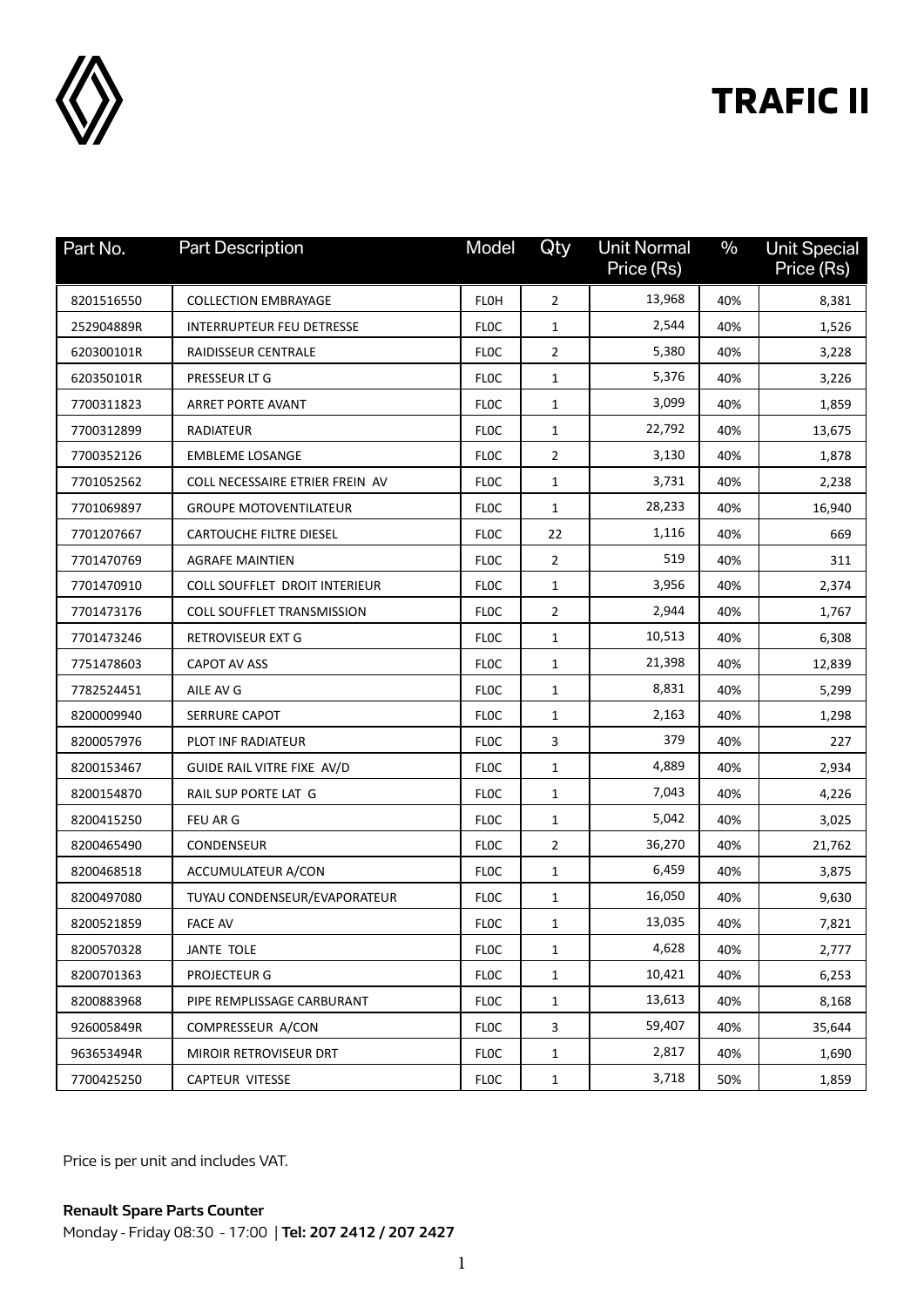

## **TRAFIC II**

| Part No.   | <b>Part Description</b>      | Model                 | Qty            | <b>Unit Normal</b><br>Price (Rs) | $\frac{0}{0}$ | <b>Unit Special</b><br>Price (Rs) |
|------------|------------------------------|-----------------------|----------------|----------------------------------|---------------|-----------------------------------|
| 491326860R | POULIE POMPE DIRECTION       | <b>FLOC</b>           | 1              | 6,261                            | 50%           | 3,130                             |
| 7700111040 | POULIE POMPE DIRECTION       | <b>FLOC</b>           | 1              | 6,261                            | 50%           | 3,130                             |
| 7701055893 | <b>MOTEUR ESSUIE VITRE</b>   | <b>FLOC</b>           | 6              | 17,900                           | 50%           | 8,950                             |
| 7701065074 | CARENAGE AV SOUS BOUCLIER    | <b>FLOC</b>           | $\overline{2}$ | 5,005                            | 50%           | 2,503                             |
| 7701068975 | JOINT PDB/PARE-BRISE         | <b>FLOC</b>           | $\mathbf{1}$   | 1,863                            | 50%           | 931                               |
| 7751477663 | PONTET AILE AVG              | <b>FLOC</b>           | 1              | 2,742                            | 50%           | 1,371                             |
| 7751477664 | PONTET AILE AVD              | <b>FLOC</b>           | 1              | 2,659                            | 50%           | 1,329                             |
| 8200004389 | <b>CALE PARE-BRISE</b>       | <b>FLOC</b>           | 5              | 426                              | 50%           | 213                               |
| 8200005499 | VITRE PORTE AVANT AV/G       | <b>FLOC</b>           | $\mathbf{1}$   | 6,016                            | 50%           | 3,008                             |
| 8200153466 | MONTANT VITRE FIX PORTE AV/G | <b>FLOC</b>           | $\mathbf{1}$   | 4,624                            | 50%           | 2,312                             |
| 8200411893 | RAIDISSEUR FAT               | <b>FLOC</b>           | 2              | 2,600                            | 50%           | 1,300                             |
| 8200416961 | PARE-BRISE TEINTE            | <b>FLOC</b>           | 1              | 18,767                           | 50%           | 9,384                             |
| 8200425390 | <b>CARENAGE SOUS MOTEUR</b>  | <b>FLOC</b>           | $\mathbf{1}$   | 12,688                           | 50%           | 6,344                             |
| 8200525863 | TRAVERSE INF RADIATEUR       | <b>FLOC</b>           | $\overline{2}$ | 7,611                            | 50%           | 3,806                             |
| 8200874407 | <b>COIFFE PEDALE FREIN</b>   | <b>FLOC</b>           | $\mathbf{1}$   | 778                              | 50%           | 389                               |
| 901019505R | PORTE COFFRE AR/G            | <b>FLOC</b>           | 1              | 91,108                           | 50%           | 45,554                            |
| 7703077430 | AGRAFE                       | <b>FLOC</b>           | 10             | 63                               | 50%           | 31                                |
| 8200947837 | <b>GALET ENROULEUR</b>       | <b>FLOC</b><br>*DS19* | 5              | 3,729                            | 80%           | 746                               |
| 256105773R | <b>AVERTISSEUR SONORE</b>    | <b>FLOC</b>           | $\mathbf{1}$   | 4,520                            | 80%           | 904                               |
| 401326468R | PROTECTEUR SOUFFLET          | <b>FLOC</b>           | $\mathbf{1}$   | 444                              | 80%           | 89                                |
| 7700312012 | SUPPORT INF PORTE LAT DRT    | <b>FLOC</b>           | $\mathbf{1}$   | 6,041                            | 80%           | 1,208                             |
| 7700312903 | <b>REFROIDISSEUR AIR</b>     | <b>FLOC</b>           | $\mathbf{1}$   | 29,070                           | 80%           | 5,814                             |
| 7701050319 | FILTRE HABITACLE             | <b>FLOC</b>           | 8              | 1,417                            | 80%           | 283                               |
| 7701066114 | ANNEAU REMORQUAGE            | <b>FLOC</b>           | 1              | 959                              | 80%           | 192                               |
| 7701069759 | <b>CLIP SERRURE</b>          | <b>FLOC</b>           | 1              | 102                              | 80%           | 20                                |
| 7701206849 | <b>COLL ROULEMENT ARR</b>    | <b>FLOC</b>           | 3              | 5,323                            | 80%           | 1,065                             |
| 7703068109 | <b>EPINGLE DIAM 2</b>        | <b>FLOC</b>           | 1              | 72                               | 80%           | 14                                |
| 7703077183 | <b>AGRAFE</b>                | <b>FLOC</b>           | 9              | 118                              | 80%           | 24                                |
| 7705010268 | <b>BAGUE 9*10</b>            | <b>FLOC</b>           | $\mathbf{1}$   | 212                              | 80%           | 42                                |
| 7782004557 | <b>EQUERRE FIX FACADE</b>    | <b>FLOC</b>           | $\mathbf{1}$   | 3,779                            | 80%           | 756                               |

Price is per unit and includes VAT.

**Renault Spare Parts Counter**  Monday - Friday 08:30 - 17:00 | **Tel: 207 2412 / 207 2427**